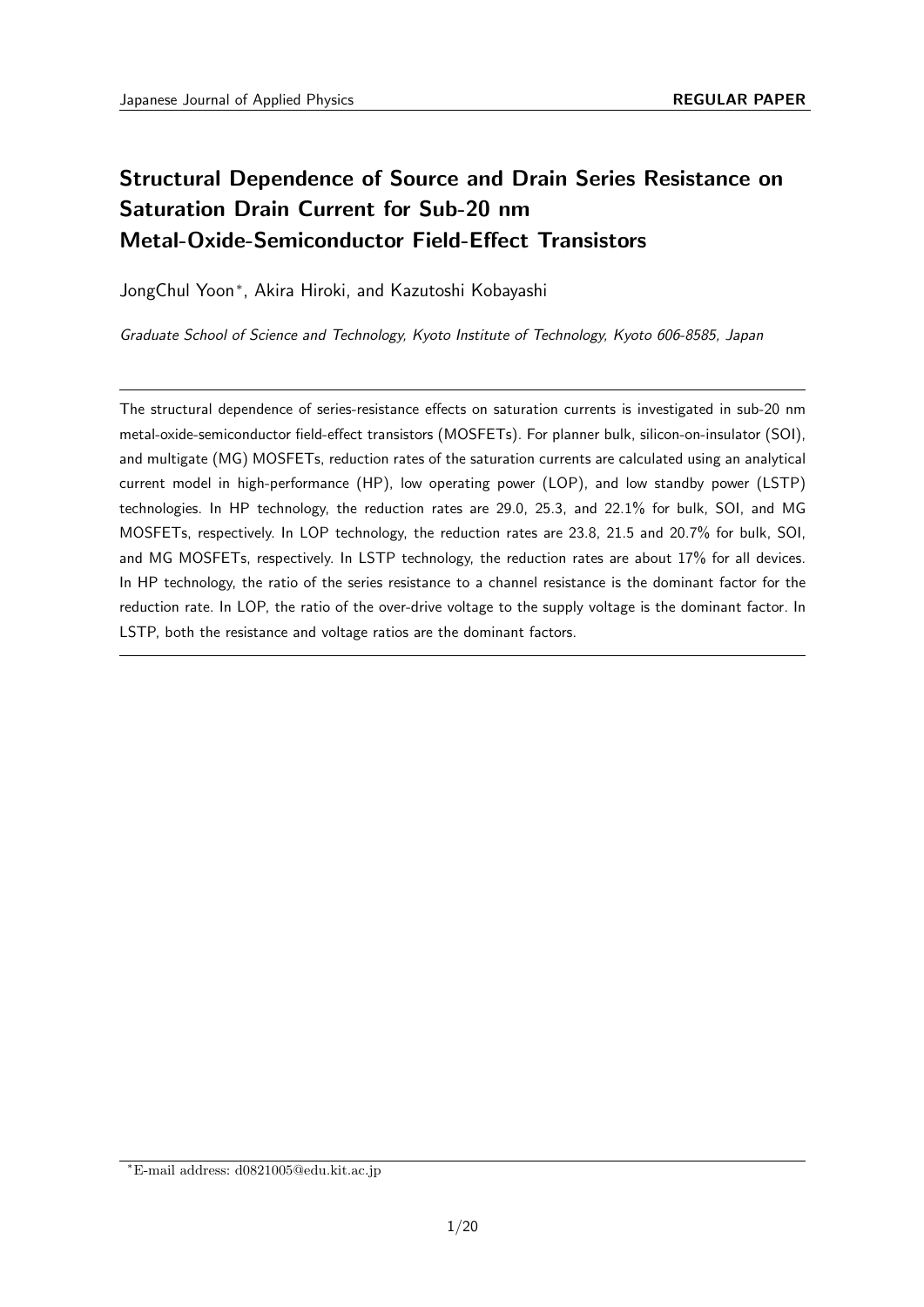#### **1. Introduction**

The metal-oxide-semiconductor field-effect transistors (MOSFETs) have been scaled as important parts of integrated circuits to satisfy the demands of higher speed, increased compactness, and improved reliability. The continuous scaling has major problems such as short-channel effects and leakage currents. These problems can be suppressed by structural changes from planer bulk to fully depleted silicon-on-insulator (SOI) and multi gate (MG) MOSFETs such as tri-gate, gate all around MOSFETs, and fin fieldeffect transistor (FinFET).<sup>1–4)</sup> Actually, tri-gate transistor is used with fully depleted operation as 22 nm logic technology.<sup>5,6)</sup> Using the tri-gate transistor improves the electrostatic control of the channel in sub-20 nm gate-length regime.<sup>7–9)</sup> In these advanced MOSFETs, as the fin or channel regions are extremely scaled, tall and narrow extended source and drain regions are formed. The extended regions lead to higher source and drain series resistance.<sup>10–12</sup>) Effects of the series resistance on drain currents increase as supply voltages decrease to reduce the power consumption.<sup>13, 14</sup> Therefore, the effects of the series resistance on drain currents becomes a non-negligible factor in sub-20 nm gate-length regime.  $^{15, 16)}$ 

The series resistance has been important issues for modeling *I*-*V* characteristics of the extremely scaled MOSFETs. Many works<sup>17–24)</sup> have modeled about the effects of the series resistance on *I*-*V* characteristics. Analytical current models are approximated using the Taylor expansion of the series resistance. The models have been researched and analyzed at the saturated current region in the works. However, higher order effects of the series resistance are not mentioned in detail. In the past work,  $25$  we derived a saturation current model including the higher order effects in sub-20 nm MOSFETs and investigated a gate length dependence of the series resistance on the saturation drain current on a bulk substrate. We found that the higher order effects in saturation currents increase as the gate length decreases in sub-20 nm MOSFETs.

In this work, we investigate the structural dependence of source and drain series resistance on the saturation drain current for planner bulk, SOI, and MG MOSFETs in sub-20 nm technology nodes. We briefly review the analytical current model.<sup>25)</sup> We describe model simulation methods and parameters of sub-20 nm MOSFETs. A reduction rate of the saturation drain current owing to the effect of the series resistance is calculated in complementary metal oxide semiconductor (CMOS) logic technologies. The reduction rates and expansion components of the saturation current are discussed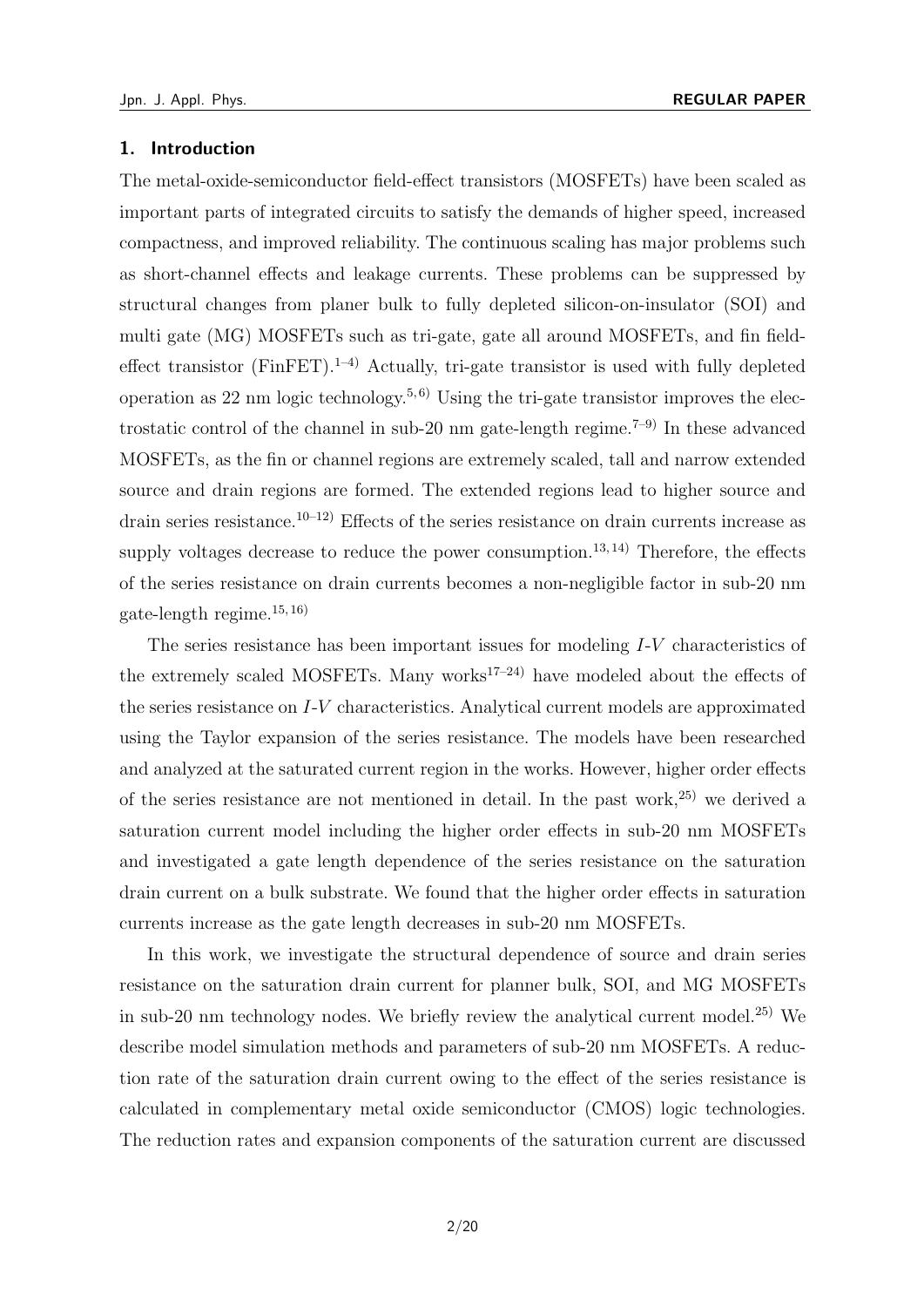to clear relationships between physical parameters and the current reduction.

#### **2. Analytical Saturation Drain Current Model**

The effect of the series resistance in saturation drain current can be examined by using an equivalent circuit. The equivalent circuit is assumed that a circuit consists of an intrinsic MOSFET, a source resistance, and a drain resistance as the series resistance.<sup>26)</sup> The drain current flows through the drain resistance, the channel, and the source resistance. At that time, a voltage drop occurs owing to the resistances. The saturation current including the effect of the series resistance  $I_{\text{Dsat}}$  is used as follows:<sup>25)</sup>

$$
I_{\text{Dsat}} = I_{\text{Dsat0}}(1 + a_1 R_S + a_2 R_S^2 + a_3 R_S^3 + a_4 R_S^4 + O(R_S^5)),\tag{1}
$$

where  $I_{\text{Dsat0}}$  is the intrinsic saturation current,  $R_{\text{S}}$  is the source resistance as the series resistance,  $a_N$  are coefficients of the source resistance, and  $O(R_S^5)$  is the sum of the higher-order terms higher then 4th term. The drain resistance  $(R<sub>D</sub>)$  is not contained in eq. (1), because the intrinsic saturation current is the function of a gate voltage. The saturation current  $I_{\text{Dsat0}}$  per unit channel width when  $R_{\text{S}} = R_{\text{D}} = 0$   $\Omega \cdot \mu \text{m}$  is used as follows: $27,28$ )

$$
I_{\text{Dsat0}} = \frac{1}{2} \mu_{\text{eff}} C_{\text{ox}} \frac{(V_{\text{GS}}' - V_{\text{th},\text{on}})^2 E_c}{(V_{\text{GS}}' - V_{\text{th},\text{on}}) + L_{\text{el}} E_c (1 + d)},
$$
(2)

$$
E_{\rm c} = 2 \frac{\nu_{\rm sat}}{\mu_{\rm eff}},\tag{3}
$$

$$
d = \frac{qN_{\rm ch}\sqrt{2\varepsilon_{\rm s}(2\varphi_{\rm F} - V_{\rm b})/qN_{\rm ch}}}{2C_{\rm ox}(2\varphi_{\rm F} - V_{\rm b})}.\tag{4}
$$

In eq. (2),  $\mu_{\text{eff}}$  is the effective mobility,  $C_{\text{ox}}$  is the gate capacitance per unit area,  $V'_{\text{GS}}$ is the internal voltage of a gate-source voltage,  $V_{\text{th,on}}$  is the threshold voltage at the on-state,  $E_c$  is the critical electric field, and  $L_{el}$  is the effective channel length. In eq. (3), the electron saturation velocity  $\nu_{\rm sat}$  is assumed to be a constant (=  $1.1 \times 10^7$  cm/s), and the effective mobility is assumed as a function of effective field. In eq. (4), *q* is the electric charge,  $N_{ch}$  is the channel doping concentration,  $\varepsilon_{s}$  is the silicon permittivity,  $\varphi_F$  is the quasi-Fermi potential in electron volts, and  $V_b$  is the applied substrate voltage. The coefficients in eq. (1) are used as follows:

$$
a_1 R_{\rm S} = \left(\frac{R_{\rm S}}{R_{\rm ch}}\right) \cdot \left(\frac{V_{\rm dd}}{V_{\rm gt}}\right) \cdot \left(\alpha - 2\right),\tag{5}
$$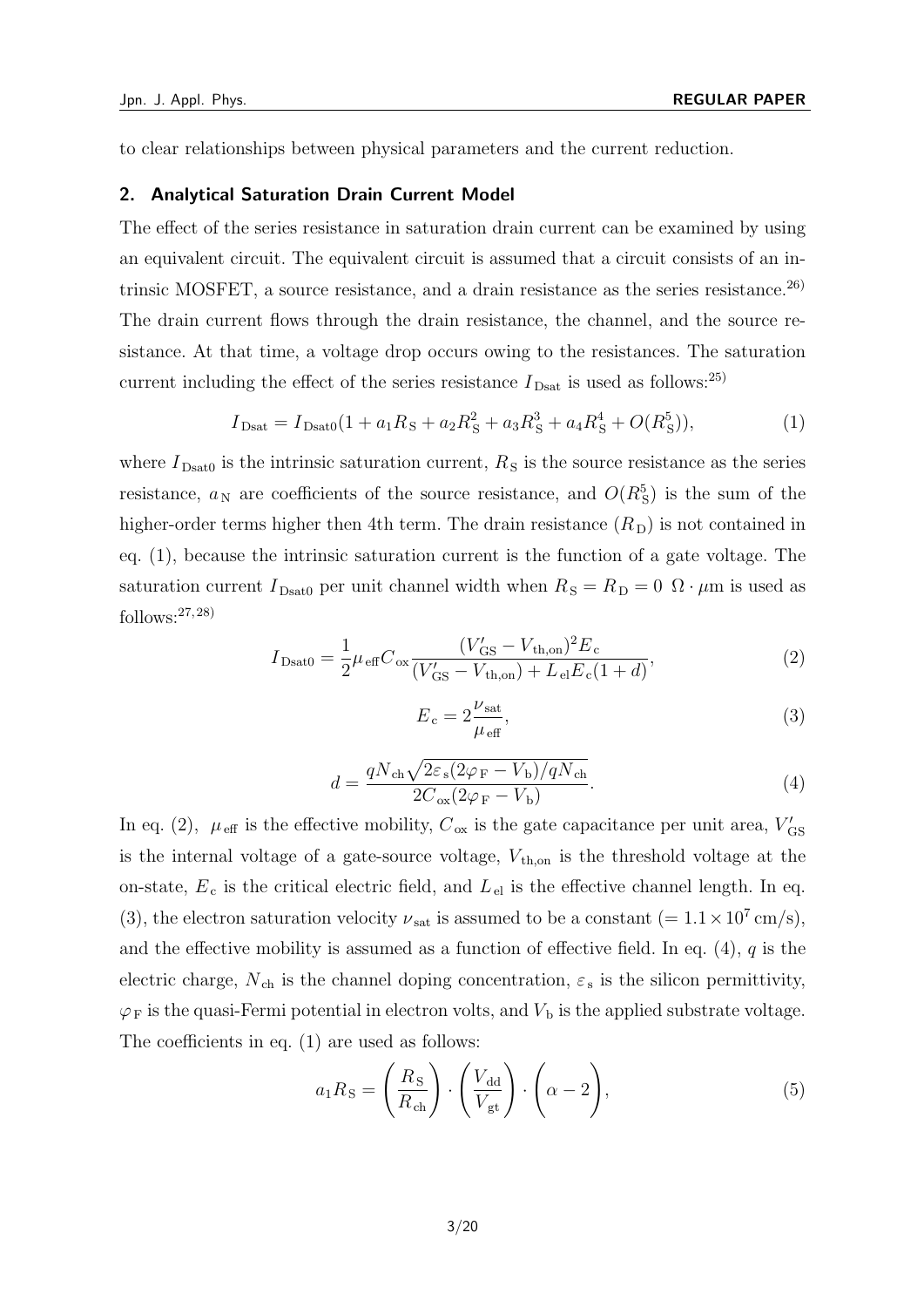$$
a_2 R_{\rm S}^2 = \left(\frac{R_{\rm S}}{R_{\rm ch}}\right)^2 \cdot \left(\frac{V_{\rm dd}}{V_{\rm gt}}\right)^2 \cdot \left(2\alpha^2 - 6\alpha + 5\right),\tag{6}
$$

$$
a_3 R_S^3 = \left(\frac{R_S}{R_{\rm ch}}\right)^3 \cdot \left(\frac{V_{\rm dd}}{V_{\rm gt}}\right)^3 \cdot \left(5\alpha^3 - 20\alpha^2 + 28\alpha - 14\right),\tag{7}
$$

$$
a_4 R_S^4 = \left(\frac{R_S}{R_{ch}}\right)^4 \cdot \left(\frac{V_{dd}}{V_{gt}}\right)^4 \cdot \left(14\alpha^4 - 70\alpha^3 + 135\alpha^2 - 120\alpha + 42\right),\tag{8}
$$

$$
\alpha = \frac{V_{\text{gt}}}{V_{\text{gt}} + L_{\text{el}} E_{\text{c}} (1 + d)},\tag{9}
$$

where  $R_{ch}$  is a channel resistance  $(V_{DD}/I_{Dsat0})$ . In eqs.(5)-(8), each expansion component of the series-resistance effect has the following physical meaning. The first components are the ratios of the source resistance to the channel resistance. The second components are the ratios of the supply voltage to the overdrive voltage. The third components are the functions of  $V_{gt}$ ,  $L_{el}$ ,  $E_c$ , and *d*.

#### **3. Simulation**

The saturation current including the effect of the series resistance is compared with the current without the effect to investigate the resistance effect on the saturation current for bulk, SOI, and MG MOSFETs. The reduction rate of the saturation current is defined as follows:

$$
\frac{|I_{\text{Dsat}} - I_{\text{Dsat0}}|}{I_{\text{Dsat0}}},\tag{10}
$$

where  $I_{\text{Dsat0}}$  is the saturation drain current without the resistance effect calculated using eq.  $(2)$  and the saturation drain current including the resistance effect  $I_{\text{Dsat}}$  is calculated using eq. (1). Values of the parameters used in the simulated devices are shown in Table I.  $L_g$  and  $V_{dd}$  are chosen from the International Technology Roadmap for Semiconductors (ITRS) 2007.29) ITRS publishes annual reports focusing on high-performance (HP), low-operating-power (LOP), and low-standby-power (LSTP) technologies in logical devices. The source resistance per unit gate width is calculated under the assumption that  $R<sub>S</sub>$  is one-half of  $R<sub>SD</sub>$ .  $V<sub>gt</sub>$  is given by

$$
V_{\rm gt} = V_{\rm dd} - V_{\rm th, on},\tag{11}
$$

$$
V_{\text{th,on}} = V_{\text{t,sat}} + \Delta V,\tag{12}
$$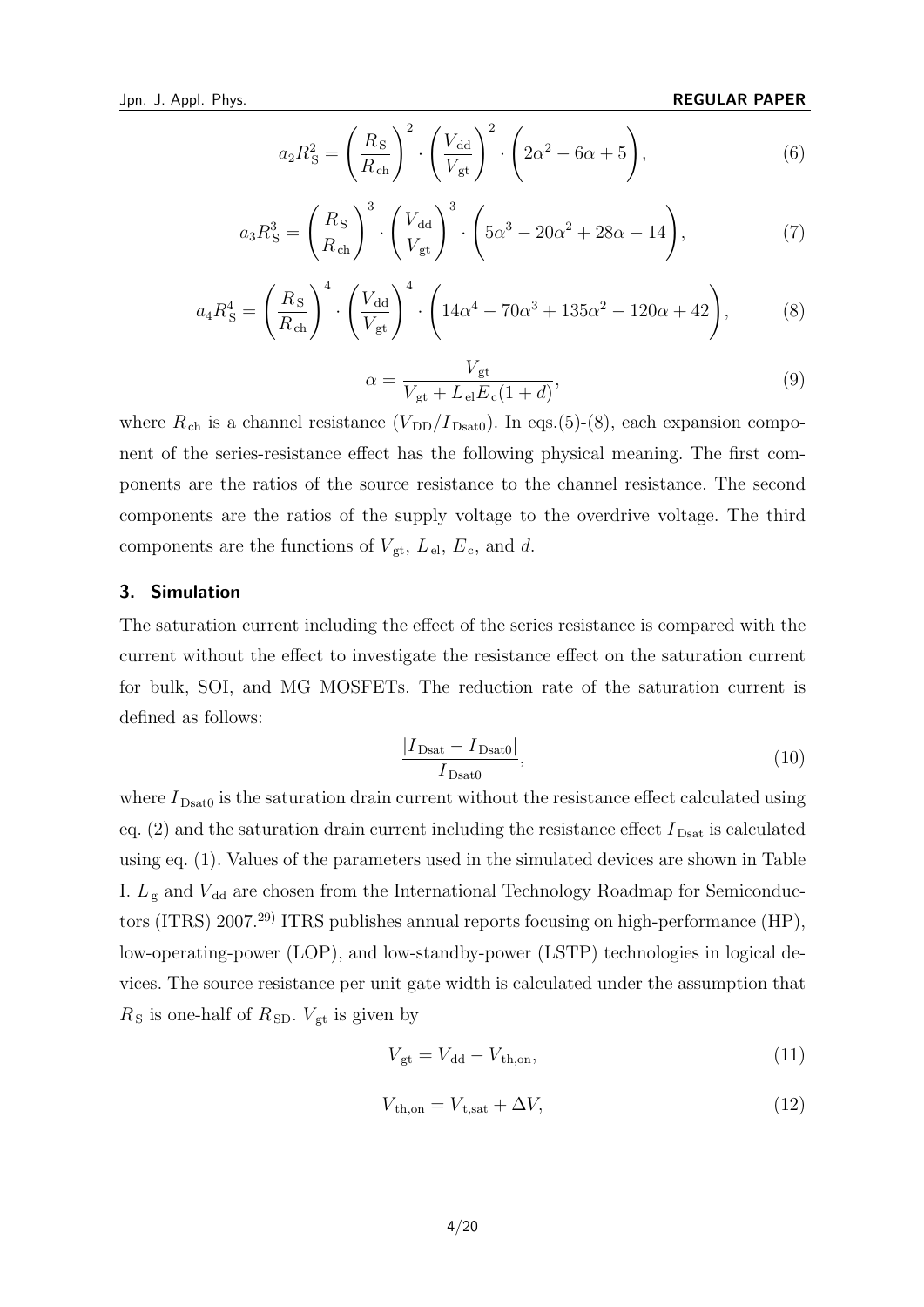where  $V_{\text{th}}$ <sub>on</sub> is the saturated threshold voltage used for on-state current calculation.  $V_{th,on}$  is modified by adding a modified model parameter  $\Delta V$  to a saturated threshold voltage  $V_{t, \text{sat}}$ <sup>30</sup>)  $\Delta V$  is assumed to be 0.03 V. The saturated threshold voltage  $V_{t, \text{sat}}$  is used for the extrapolation of channel leakage current at  $V_{\text{GS}} = 0$  and  $V_{\text{DS}} = V_{\text{dd}}$ . EOT is the equivalent oxide thickness.  $L_{el}$ ,  $\mu_{eff}$ ,  $E_c$ ,  $d$ , and EOT are calculated by using the MASTAR30) results. The model for the assessment of CMOS technologies and roadmaps (MASTAR) is an analytical model used in ITRS.  $C_{\text{ox}}$  is identical to the electronic gateoxide capacitance  $C_{\text{ox, elec}}$  in the result of the MASTAR. In the MASTAR, the source and drain resistances  $R_{SD}$  were used as the source resistance. However, one-half of the source and drain resistances is used as the source resistance in this work. The reduction rates of the saturation current are calculated for bulk, SOI, and MG MOSFETs in HP, LOP, and LSTP technologies.

A key transistor performance of the requirements is the intrinsic switching frequency  $(1/\tau = I/CV)$  for device scaling in the ITRS reports. Scaling targets of this parameter are 13 - 17% improvement per year. In HP technology, to scale the device with the improvement, the scaling of the gate oxide thickness is important. However, the gate leakage current due to direct tunneling increases exponentially as the gate oxide thickness decreases above 1.2 nm. Therefore, the gate leakage current density is a critical issue. EOT is set as thin as possible with the tolerable gate leakage current density. As the structure of MOSFETs changes the planner bulk to the SOI or MG MOSFETs, the requirement of EOT increases from 0.55 nm at the planner bulk to 0.60 nm at the SOI or 0.80 nm at the MG MOSFETs because the gate electrodes are performed more then one side. To compensate this loss, the carrier mobilities in channel regions increase 265, 327, 416 cm<sup>2</sup>V<sup>-1</sup>s<sup>-1</sup> for the bulk, SOI and MG MOSFETs as the structure changes, respectively. In LOP technology, to scale the device with the low operating power, the lowering of the supply voltage is the most effective way to decrease the dynamic power consumption. In order to keep the reasonable saturation current with the lowest supply voltage  $(= 0.7 \text{ V})$ , the threshold voltage has to be reduced as small as possible. The threshold voltage is reduced by the more effective gate control as the structure of MOSFET changes. This merit enhances the overdrive voltage. The overdrive voltages increase from 424 mV at the planner bulk to 452 mV at the SOI or 463 mV at the MG MOSFETs. In LSTP technology, to scale the device with the low standby power, the suppression of the off-state leakage current is important. To achievement the low leakage current needs to increase the threshold voltage. The threshold voltage follows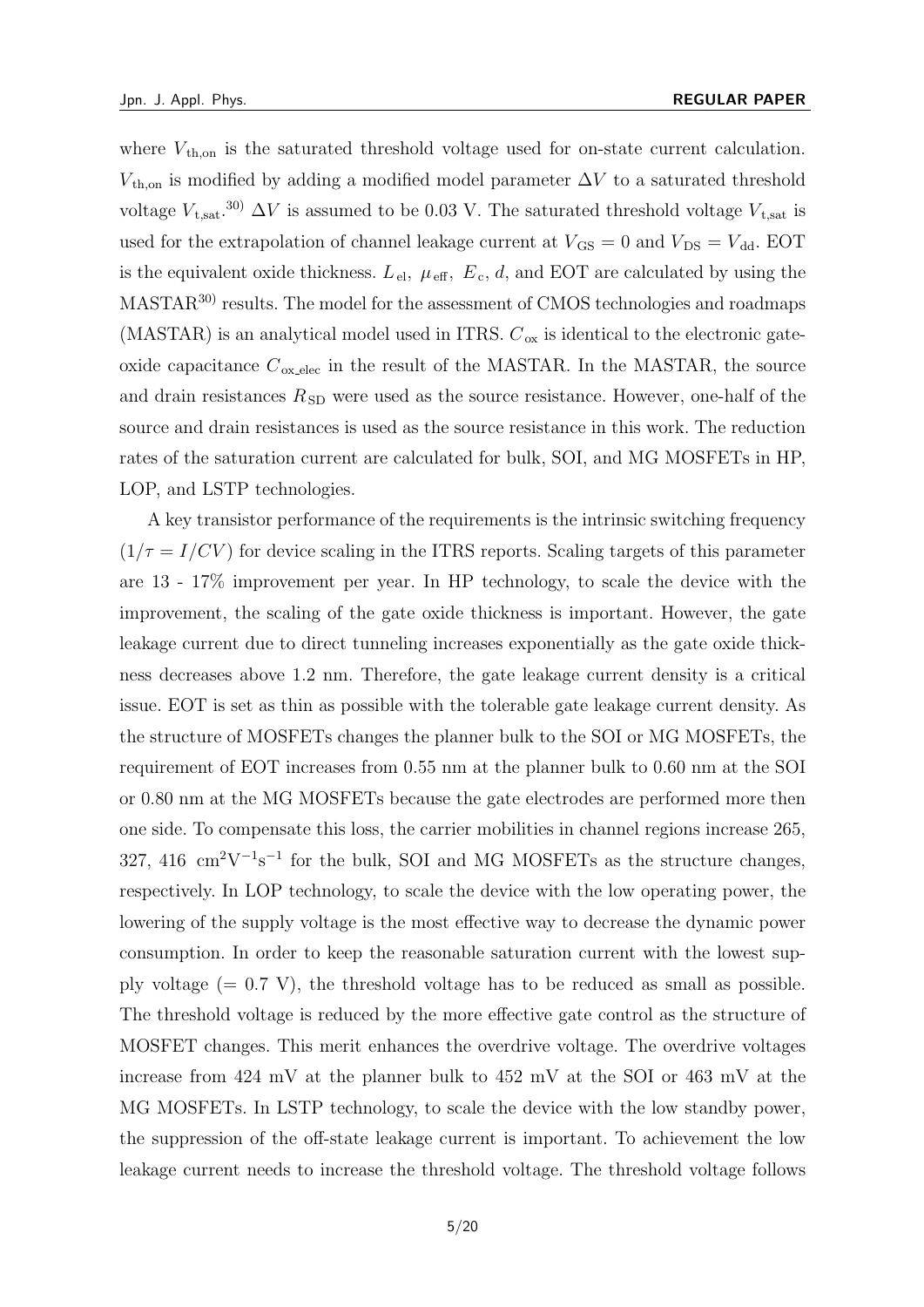the supply voltage to gallant the reasonable overdrive voltage. However, the thickest EOT (1.2 - 1.4 nm) influenced by the smallest requirement of the gate leakage current density get worth the device performance. As the structure changes, this demerit can be suppressed by the improvement of the carrier mobility in the channel region.

#### **4. Results**

Table II shows the calculated saturation currents and the reduction rates of the current for bulk, SOI, and MG MOSFETs in HP, LOP, and LSTP technologies.

Figure 1 shows the reduction rates of the saturation current influenced by the series resistance for bulk, SOI, and MG MOSFETs in HP, LOP, and LSTP technologies. In HP technology, the reduction rates are 29.0, 25.3, and 22.1% for bulk, SOI, and MG MOSFETs, respectively. In LOP technology, the reduction rates are 23.8, 21.5 and 20.7% for bulk, SOI, and MG MOSFETs, respectively. In LSTP technology, the reduction rates are 17.5, 16.7, and 16.6% for bulk, SOI, and MG MOSFETs, respectively. The reduction rate decreases in all technologies as the structure of MOSFETs is advanced.

Differences of the reduction rates compared with each structure are different for each technology. Figure 2 shows difference of the reduction rates between each structure in HP, LOP, and LSTP technologies. The differences of the reduction rates between bulk-SOI, bulk-MG, and SOI-MG are 3.7, 6.9, and 3.2% in HP technology, respectively. The differences of the reduction rates between bulk-SOI, bulk-MG, and SOI-MG are 2.3, 3.1, and 0.8% in LOP technology, respectively. The differences of the reduction rates between bulk-SOI, bulk-MG, and SOI-MG are 0.8, 0.9, and 0.1% in LSTP technology, respectively. The differences of the reduction rate are largest in HP technology. The differences of the reduction rate between bulk-SOI and bulk-MG are above 2%, that between SOI-MG is below 1% in LOP technology. The differences of the reduction rates are below 1% in LSTP technology. The reduction rate of the saturation drain current depends on the MOSFET structure in HP and LOP technologies. The reduction rate rarely depends on the MOSFET structure in LSTP technology.

## **5. Discussion**

To investigate the physical reasons underlying the reduction rate decrease as the MOS-FET structure changes, expansion components of the saturation current influenced by the series resistance are analyzed. The expansion components normalized by bulk MOS-FET are compared with the other components of SOI and MG in HP, LOP, and LSTP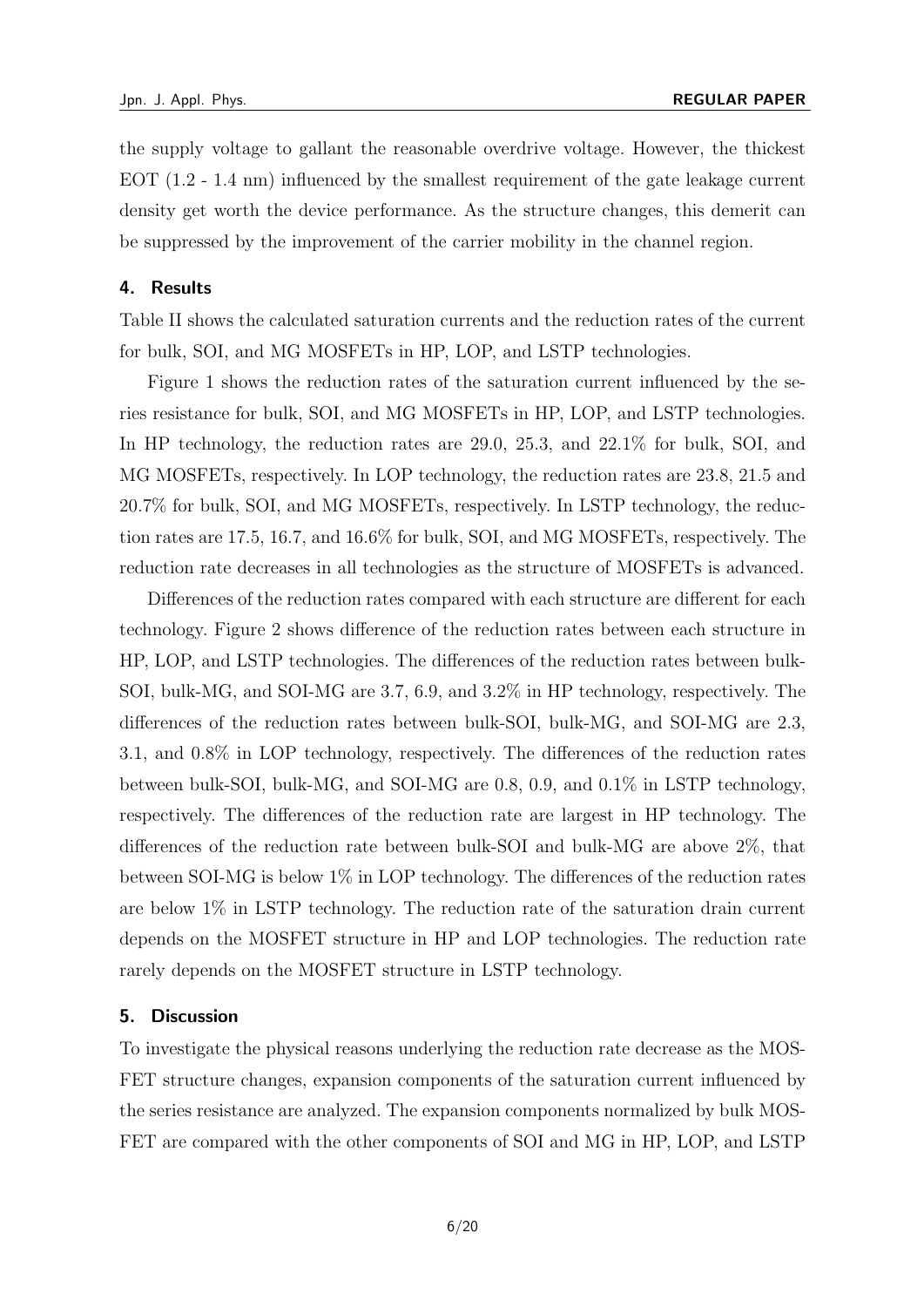technologies.The calculated results of the expansion components are shown in Table III.

Figure 3 shows normalized expansion components of the saturation current including an effect of the series resistance in HP technology. Normalized first components for SOI and MG are 0.88 and 0.74, respectively. Normalized second components for SOI and MG are 0.98 and 1.01, respectively. Normalized third components for SOI and MG are 0.96 and 0.93, respectively. Normalized first components for SOI and MG structures decrease compared with bulk structure. Normalized second and third components for SOI and MG structures are almost constant compared with bulk structure. In HP technology, the ratio of the series resistance to the channel resistance is the dominant factor in the reduction rate of the saturation current. The ratio decreases owing to constant series resistance and increase of the channel resistance  $(R_{ch} = V_{dd}/I_{Dsat0})$  as the MOSFET structure changes bulk to SOI and SOI to MG. The saturation current and gate oxide capacitance decrease owing to increase of the gate oxide thickness. Required gate oxide thickness increases as the MOSFET structure changes bulk to SOI and SOI to MG to control the gate leakage current.

Figure 4 shows normalized expansion components of the saturation current including an effect of the series resistance in LOP technology. Normalized first components for SOI and MG are 0.97 and 0.97, respectively. Normalized second components for SOI and MG are 0.94 and 0.92, respectively. Normalized third components for SOI and MG are 0.97 and 0.94, respectively. Normalized second components for SOI and MG structures decrease compared with bulk structure. Normalized first and third components for SOI and MG structures are almost constant compared with bulk structure. In LOP technology, the ratio of the over-drive voltage to the supply voltage is the dominant factor in the reduction rate of the saturation current. The ratio decreases owing to constant supply voltage and increase of the overdrive voltage as the MOSFET structure changes bulk to SOI. The overdrive voltage increases owing to decrease of threshold voltage by enhancement of gate controllability. The ratio of voltages is sensitive because the supply voltage is the smallest compared to other technologies. As the MOSFET structure changes SOI to MG, the ratio of voltages is almost constant owing to the effect of the gate controllability.

Figure 5 shows normalized expansion components of the saturation current including an effect of the series resistance in LSTP technology. Normalized first components for SOI and MG are 1.32 and 1.32, respectively. Normalized second components for SOI and MG are 0.79 and 0.81, respectively. Normalized third components for SOI and MG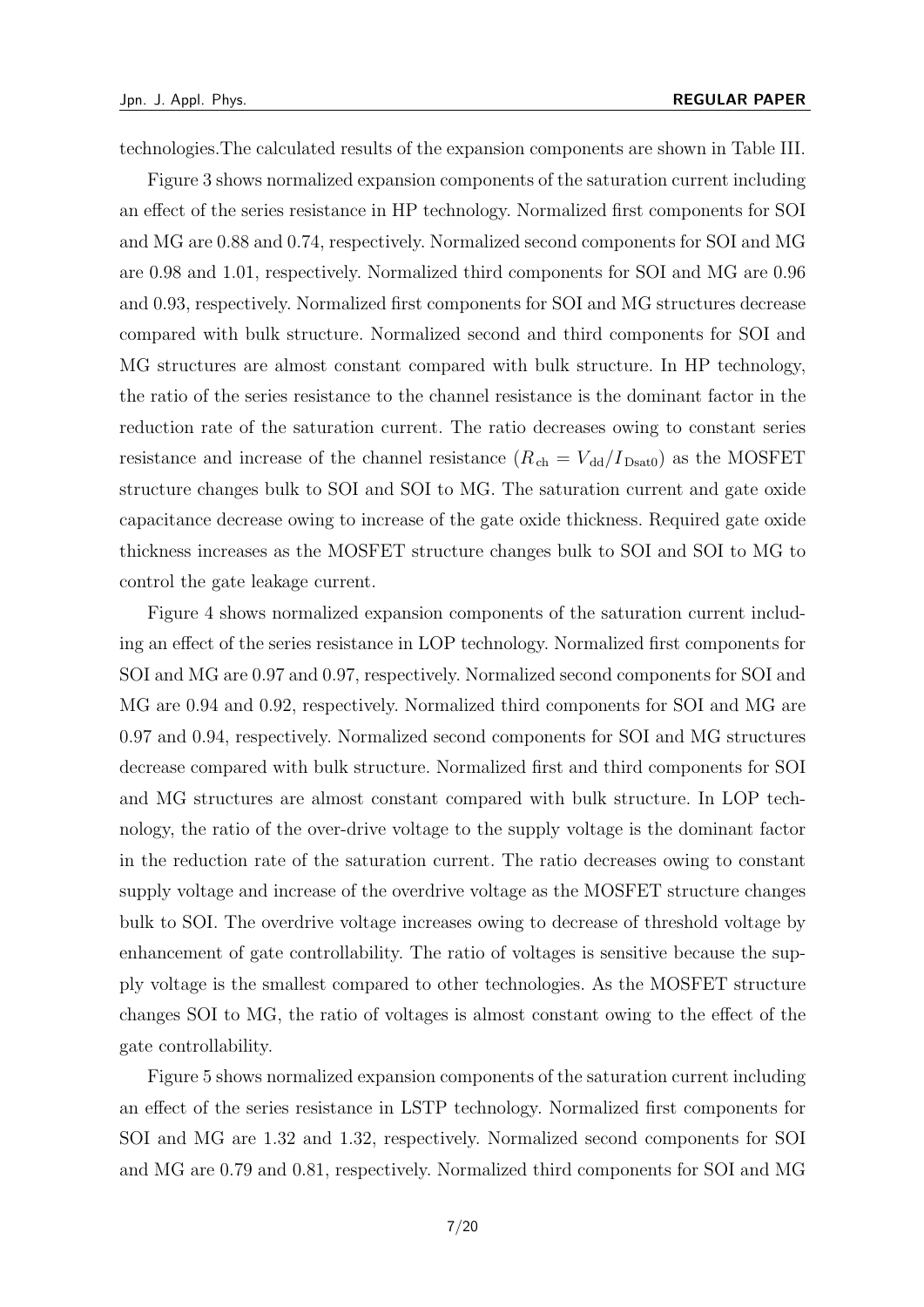are 0.90 and 0.88, respectively. Normalized first components for SOI and MG structures increase compared with bulk structure. Normalized second and third components for SOI and MG structures decrease compared with bulk structure. In LSTP technology, both the ratio of the series resistance to the channel resistance and the ratio of the overdrive voltage to the supply voltage are the dominant factors in the reduction rate of the saturation current. However, the reduction rate depends on the MOSFET structure rarely because the structural dependence is canceled by multiplying each component.

Requirements of the MOSFETs as the structure changes are different in each technology. A key transistor performance of the requirements is the intrinsic switching frequency for device design in Table I. In HP technology, the MOSFETs are focused on the highest switching frequency. The transistors have both the highest device performance and the highest gate leakage current density to improve the channel resistance. The ratio of the series resistance to the channel resistance is the main factor in the saturation current. Therefore, the ratio of the series resistance to the channel resistance is important in the reduction of the saturation current by the series resistance. In LOP technology, the MOSFETs are focused on reducing of the operating power dissipation by controlling the gate leakage current and the operating current. The transistors have lower performance and lower leakage current. To effectively reduce the power dissipation, the supply voltage is minimized. The ratio of the over-drive voltage to the supply voltage is the main factor in the saturation current. Therefore, a ratio of the over-drive voltage to the supply voltage is important in the reduction of the saturation current. In LSTP technology, the MOSFETs are focused on the gate leakage current and the offstate current. The transistors have both the lowest device performance and the lowest gate leakage current of all. The lower voltage and higher resistance ratios are main factors in the saturation current. Therefore, the voltage and resistance ratios are important in the reduction of the saturation current.

## **6. Conclusions**

We investigated the structural dependence of the series-resistance effect on the saturation currents in sub-20 nm MOSFETs. The saturation currents including the resistance effect were calculated using the analytic current model for bulk, SOI, and MG MOS-FETs. The calculated saturation currents were compared with the intrinsic saturation currents to calculate reduction rates of the saturation current in HP, LOP, and LSTP technologies.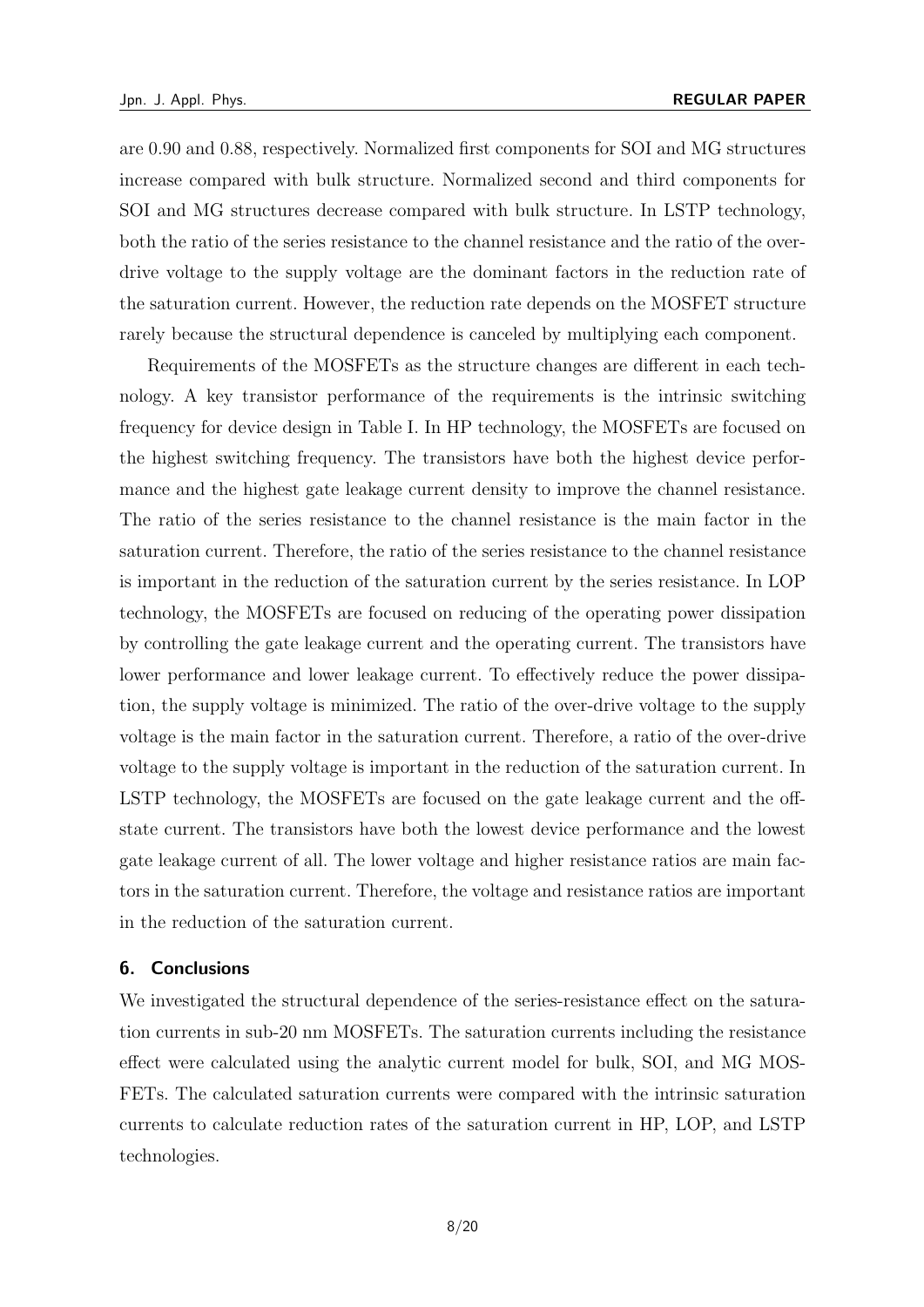In HP technology, the reduction rates are 29.0, 25.3, and 22.1% for bulk, SOI, and MG MOSFETs, respectively. In LOP technology, the reduction rates are 23.8, 21.5 and 20.7% for bulk, SOI, and MG MOSFETs, respectively. In LSTP technology, the reduction rates are 17.5, 16.7, and 16.6% for bulk, SOI, and MG MOSFETs, respectively. The reduction rate of the saturation drain current depends on structures of the MOS-FETs as the structure of MOSFETs changes. In HP technology, a ratio of the series resistance to the channel resistance is the dominant factor in the reduction rate of the saturation current. In LOP technology, a ratio of the over-drive voltage to the supply voltage is the dominant factor in the reduction rate of the saturation current. In LSTP technology, both the resistance and voltage ratios are dominant factors because the structural dependence is canceled by multiplying the lower third component, the lower voltage and higher resistance ratios.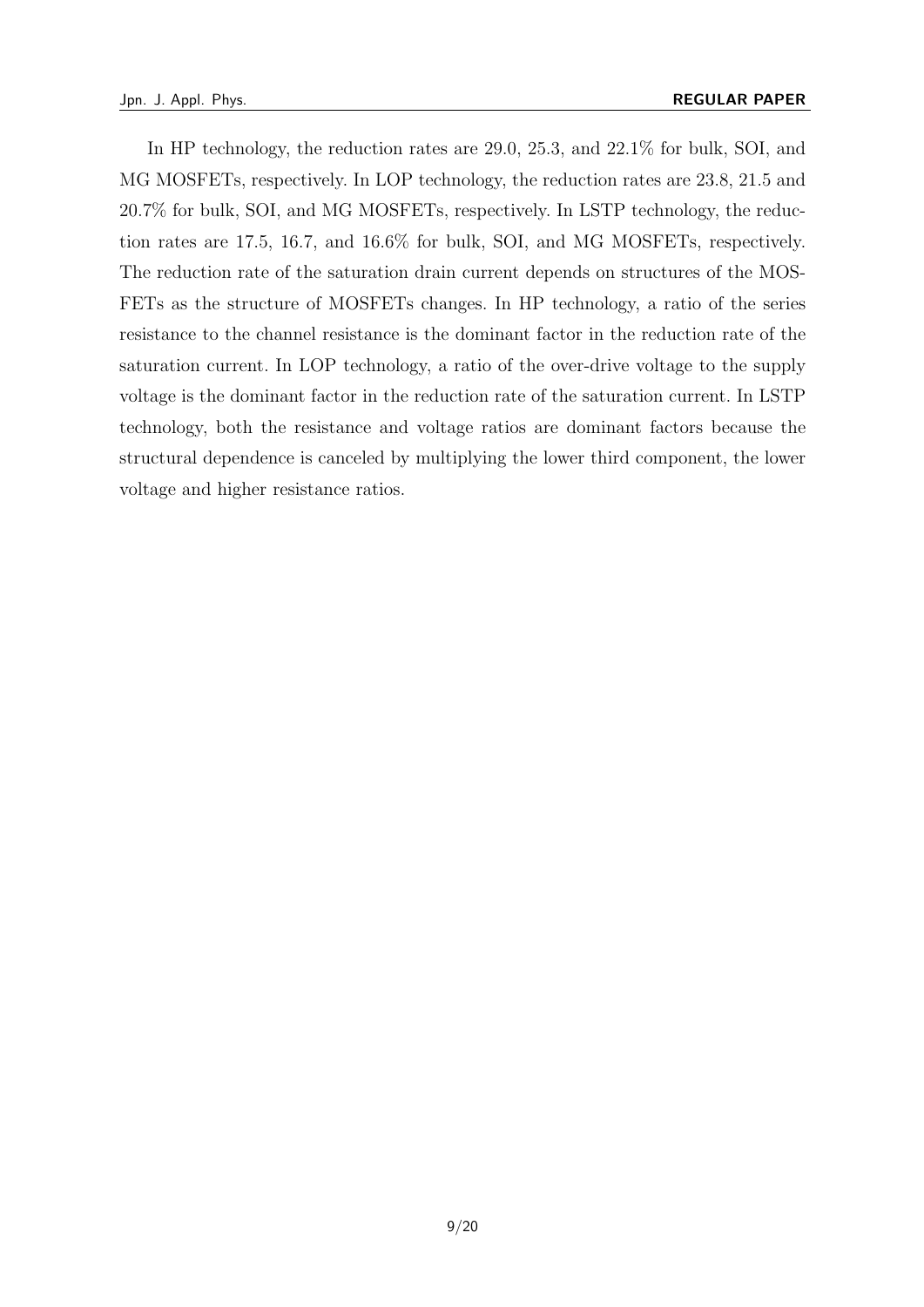## **References**

- 1) D. Hisamoto, T. Kaga, and E. Takeda : IEEE Trans. Electron Devices **38** (1991) 1419.
- 2) D. Hisamoto, W.-C. Lee, J. Kedzierski, H. Takeuchi, K. Asano, C. Kuo, E. Anderson, T.-J. King, J. Bokor, and C. Hu : IEEE Trans. Electron Devices **47** (2000) 2320.
- 3) C. H. Wann, K. Noda, T. Tanaka, M. Yoshida, and C. Hu: IEEE Trans. Electron Devices **43** (1996) 1742.
- 4) H.-S. P. Wong: IBM J. Res. Dev. **46** (2002) 133.
- 5) M. Bohr: IEDM Tech. Dig., 2011, p. 11-1.
- 6) Available at http://www.intel.com/technology/architecture-silicon/22nm/
- 7) J. B. Chang, M. Guillorn, P. M. Solomon, S. U. Engelmann, A. Pyzyna, J. A. Ott, and W. E Haensch: Symp. VLSI Technology Dig. Tech. Pap., 2002, p. 12.
- 8) C.-C. Yeh, C.-S. Chang, H.-N. Lin, W.-H. Tseng, L.-S. Lai, T.-H. Perng, T.-L. Lee, C.-Y. Chang, L.-G. Yao, C.-C. Chen, T.-M. Kuan, J. J. Xu, C.-C. Ho, T.-C. Chen, S.-S. Lin, H.-J. Tao, M. Cao, C.-H. Chang, T.-C. Ko, N.-K. Chen, S.-C. Chen, C.-P. Lin, H.-C. Lin, C.-Y. Chan, H.-T. Lin, S.-T. Yang, J.-C. Sheu, C.-Y. Fu, S.-T. Hung, F. Yuan, M.-F. Shieh, C.-F. Hu, and C. Wann: IEDM Tech. Dig., 2010, p. 10-772.
- 9) V. S. Basker, T. Standaert, H. Kawasaki, C.-C. Yeh, K. Maitra, T. Yamashita, J. Faltermeier, H. Adhikari, H. Jagannathan, J. Wang, H. Sunamura, S. Kanakasabapathy, S. Schmitz, J. Cummings, A. Inada, C. -H. Lin, P. Kulkarni, Y. Zhua, J. Kuss, T. Yamamoto, A. Kumara, J. Wahl, A. Yagishita, L. F. Edge, R. H. Kim, E. Mclellan, S. J. Holmes, R. C. Johnson, T. Levin, J. Demarest, M. Hane, M. Takayanagi, M. Colburn, V. K. Paruchuri, R. J. Miller, H. Bu, B. Doris, D. McHerron, E. Leobandung, and J. ONeill: Symp. VLSI Technology Dig. Tech. Pap., 2010, p. 19.
- 10) A. Dixit, A. Kottantharayil, N. Collaert, M. Goodwin, M. Jurczak, and K. D. Meyer: IEEE Trans. Electron Devices **52** (2005) 1132.
- 11) C. H. Choi, J. S. Goo, Z. Yu, and R. W. Dutton: IEEE Trans. Electron Devices **47** (2000) 655.
- 12) X. Wang, P. Oldiges, A. Bryant, J. Cai, Q. Ouyang, and K. Rim: SISPAD, 2005, p. 239.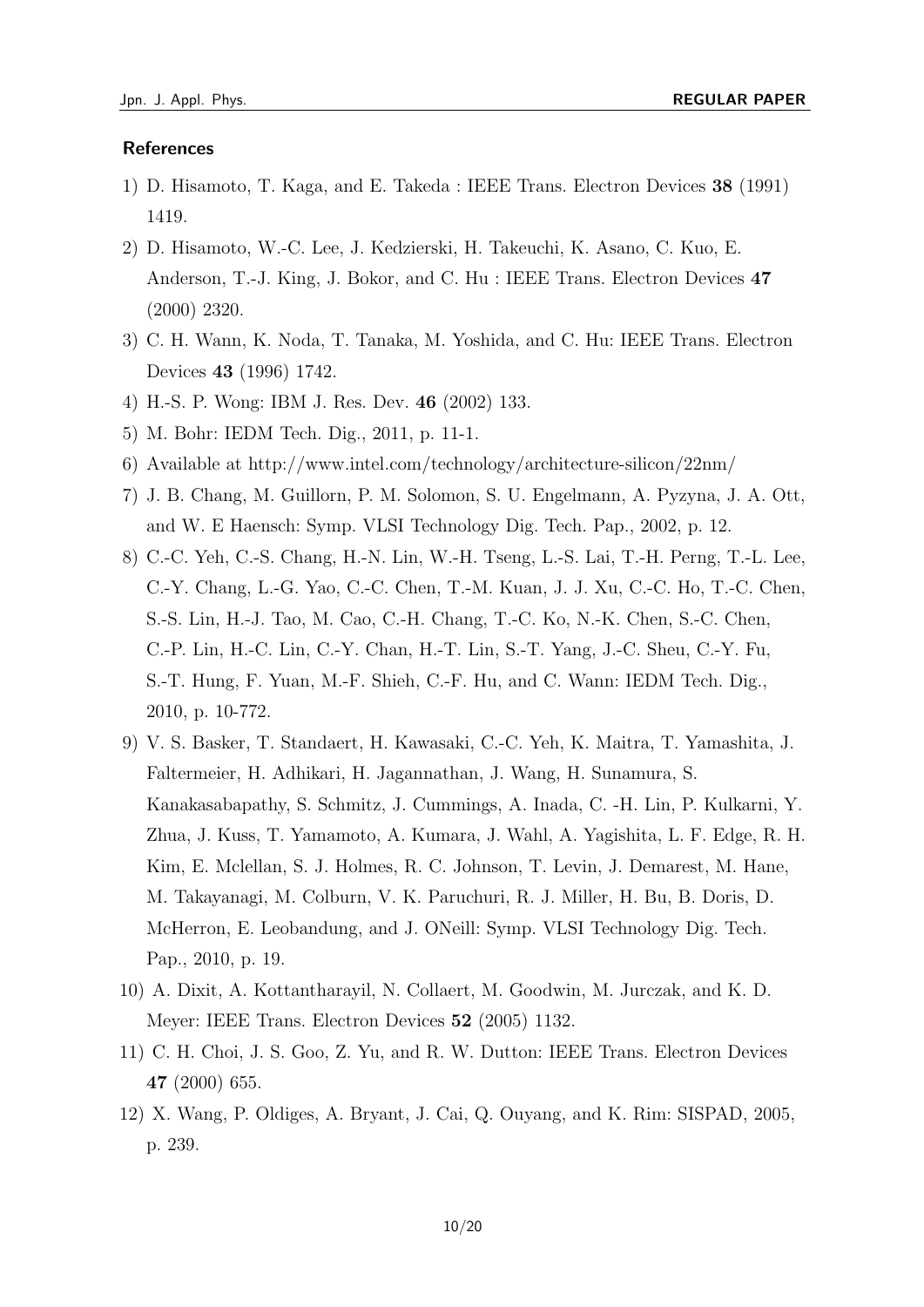- 13) K. K. Ng, and W. T. Lynch: IEEE Trans. Electron Devices **33** (1986) 965.
- 14) S. Thompson, M. Alavi, R. Arghavani, A. Brand, R. Bigwood, J. Brandenburg, B. Crew, V. Dubin, M. Hussein, P. Jacob, C. Kenyon, E. Lee, B. Mcintyre, Z. Ma, P. Moon, P. Nguyen, M. Prince, R. Schweinfurth, S. Sivakumar, P. Smith, M. Stettler, S.Tyagi, M. Wei, J. Xu, S. Yang, and M. Bohr: IEDM Tech. Dig., 2001, p. 01-257.
- 15) F. Schwierz, H. Wong and J. J. Liou: *Nanometer CMOS* (Pan Stanford Publishing, Singapore, 2010) Chap. 2.
- 16) J. Kedzierski, M. Ieong, E. Nowak, T. S. Kanarsky, Y. Zhang, R. Roy, D. Boyd, D. Fried, and H.-S. P. Wong: IEEE Trans. Electron Devices **50** (2003) 952.
- 17) M.-C. Hu and S.-L. Jang: IEEE Trans. Electron Devices **45** (1998) 797.
- 18) T. C. Hsiao, N. A. Kistler, and J. C. S. Woo: IEEE Electron Device Lett. **15** (1994) 45.
- 19) J. B. Roldán, F. Gámiz, J. A. López-Villanueva, and P. Cartujo-Cassimello: IEEE Electron Device Lett. **21** (2000) 239.
- 20) J.-C. Guo, S. S.-S. Chung, and C. C.-H. Hsu:IEEE Trans. Electron Devices **41** (1994) 1811.
- 21) A. Khakifirooz, O. M. Nayfeh, and D. Antoniadis: IEEE Trans. Electron Devices **56** (2009) 1674.
- 22) H. K. Lim and J. G. Fossum: IEEE Trans. Electron Devices **30** (1983) 1244.
- 23) K. Chen, H. C. Wann, J. Duster, D. Pramanik, S. Nariani, P. K. Ko, and C. Hu: IEEE Electron Device Lett. **17** (1996) 145.
- 24) K. Chen, H. C. Wann, P. K. Ko, and C. Hu: IEEE Electron Device Lett. **17** (1996) 202.
- 25) J. Yoon, A. Hiroki, and K. Kobayashi: Jpn. J. Appl. Phys. **51** (2012) 111101.
- 26) Y. Taur and T. H. Ning: *Fundamentals of Modern VLSI Devices* (Cambridge University Press, New York, 1998) Chap. 5.
- 27) T. Skotnicki, C. Denat, P. Senn, G. Merckel, and B. Hennion: IEDM Tech. Dig., 1994, p. 165.
- 28) T. Skotnicki and F. Boeuf: in *High Dielectric Constant Materials VLSI MOSFET Applications*, ed. H.R. Huff and D.C. Gilmer (Springer, Berlin, 2005) Vol. 16, Part II, Chap. 6.
- 29) Roadmap of 2007 edition can be downloaded from the following URL; http://www.itrs.net/Links/2007ITRS/Home2007.htm.
- 30) Available at http://www.itrs.net/models.html.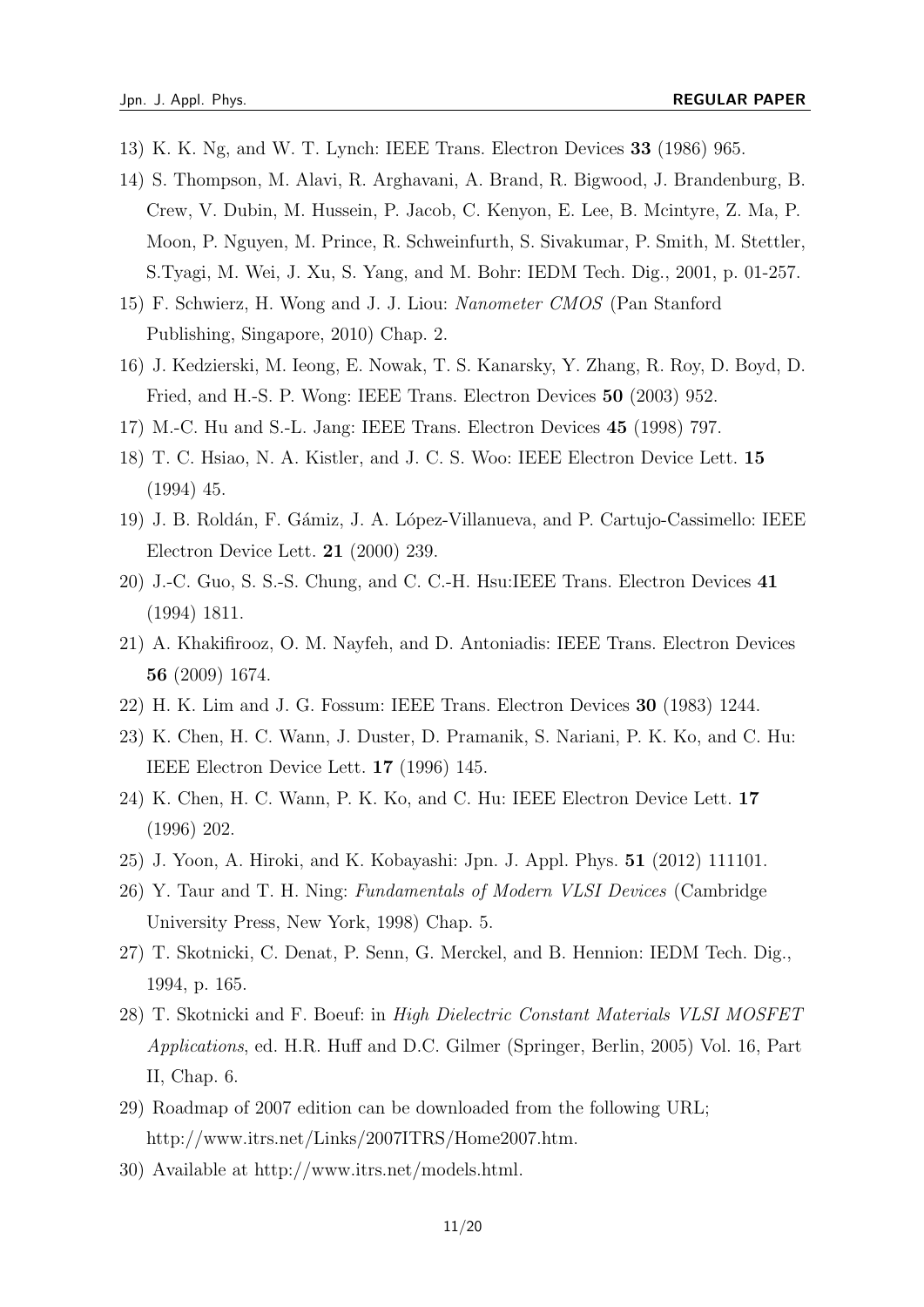Fig. 1. Reduction rate of the saturation current influenced by the series resistance for bulk, SOI, and MG structure in HP, LOP, and LSTP technologies.

**Fig. 2.** Difference of the reduction rates between each structure in HP, LOP, and LSTP technologies.

**Fig. 3.** Normalized expansion components of the saturation current including an effect of the series resistance in HP technology.

**Fig. 4.** Normalized expansion components of the saturation current including an effect of the series resistance in LOP technology.

**Fig. 5.** Normalized expansion components of the saturation current including an effect of the series resistance in LSTP technology.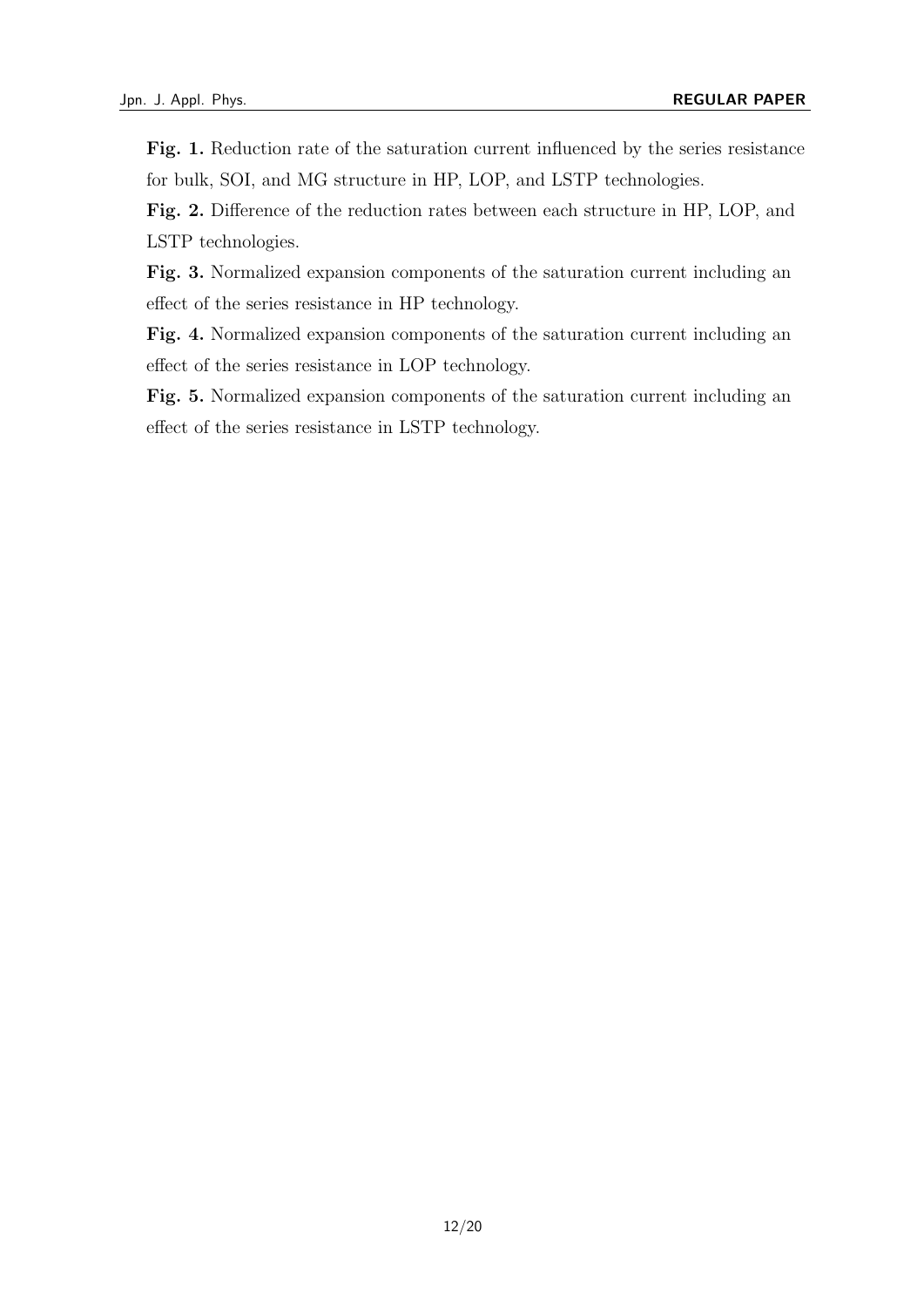**Table I.** Values of the parameters used for HP, LOP, and LSTP technologies in the simulated devices.

|                  |                                                             | High Performance |       |       | Low Operating Power |       |       | Low STandby Power |       |       |
|------------------|-------------------------------------------------------------|------------------|-------|-------|---------------------|-------|-------|-------------------|-------|-------|
|                  |                                                             | <b>Bulk</b>      | SOI   | MG    | Bulk                | SOI   | MG    | Bulk              | SOI   | MG    |
| $L_{\rm g}$      | (nm)                                                        | 16               | 16    | 16    | 20                  | 20    | 20    | 22                | 22    | 22    |
| $L_{\rm el}$     | (nm)                                                        | 12.4             | 12.4  | 8.5   | 15.0                | 15.0  | 11.2  | 17.5              | 17.2  | 12.4  |
| EOT              | (nm)                                                        | 0.55             | 0.60  | 0.80  | 0.80                | 0.90  | 0.90  | 1.20              | 1.30  | 1.40  |
| $V_{\rm dd}$     | (V)                                                         | 0.95             | 1.00  | 1.00  | 0.70                | 0.70  | 0.70  | 1.00              | 0.90  | 0.85  |
| $V_{\rm th,on}$  | (mV)                                                        | 131              | 119   | 145   | 276                 | 248   | 237   | 582               | 425   | 410   |
| $E_c$            | (MV/cm)                                                     | 8.31             | 6.72  | 5.29  | 3.76                | 3.32  | 3.17  | 5.57              | 3.48  | 3.37  |
| $R_{\rm S}$      | $(\Omega \cdot \mu m)$                                      | 90               | 90    | 90    | 95                  | 95    | 95    | 90                | 100   | 105   |
| $C_{\rm ox}$     | $(\text{fF}/\mu\text{m})$                                   | 42.0             | 34.5  | 28.8  | 30.5                | 26.5  | 26.5  | 22.9              | 20.3  | 19.2  |
| $\mu$ eff        | $\left( \text{ cm}^{2} \text{V}^{-1} \text{s}^{-1} \right)$ | 265              | 327   | 416   | 585                 | 663   | 656   | 395               | 574   | 594   |
| $\boldsymbol{d}$ |                                                             | 0.190            | 0.015 | 0.000 | 0.217               | 0.019 | 0.000 | 0.343             | 0.025 | 0.000 |
| $V_{\rm gt}$     | (mV)                                                        | 819              | 881   | 855   | 424                 | 452   | 463   | 418               | 475   | 440   |
| Switching Speed  | (GHz)                                                       | 2326             | 2778  | 2941  | 1333                | 1449  | 1449  | 806               | 980   | 980   |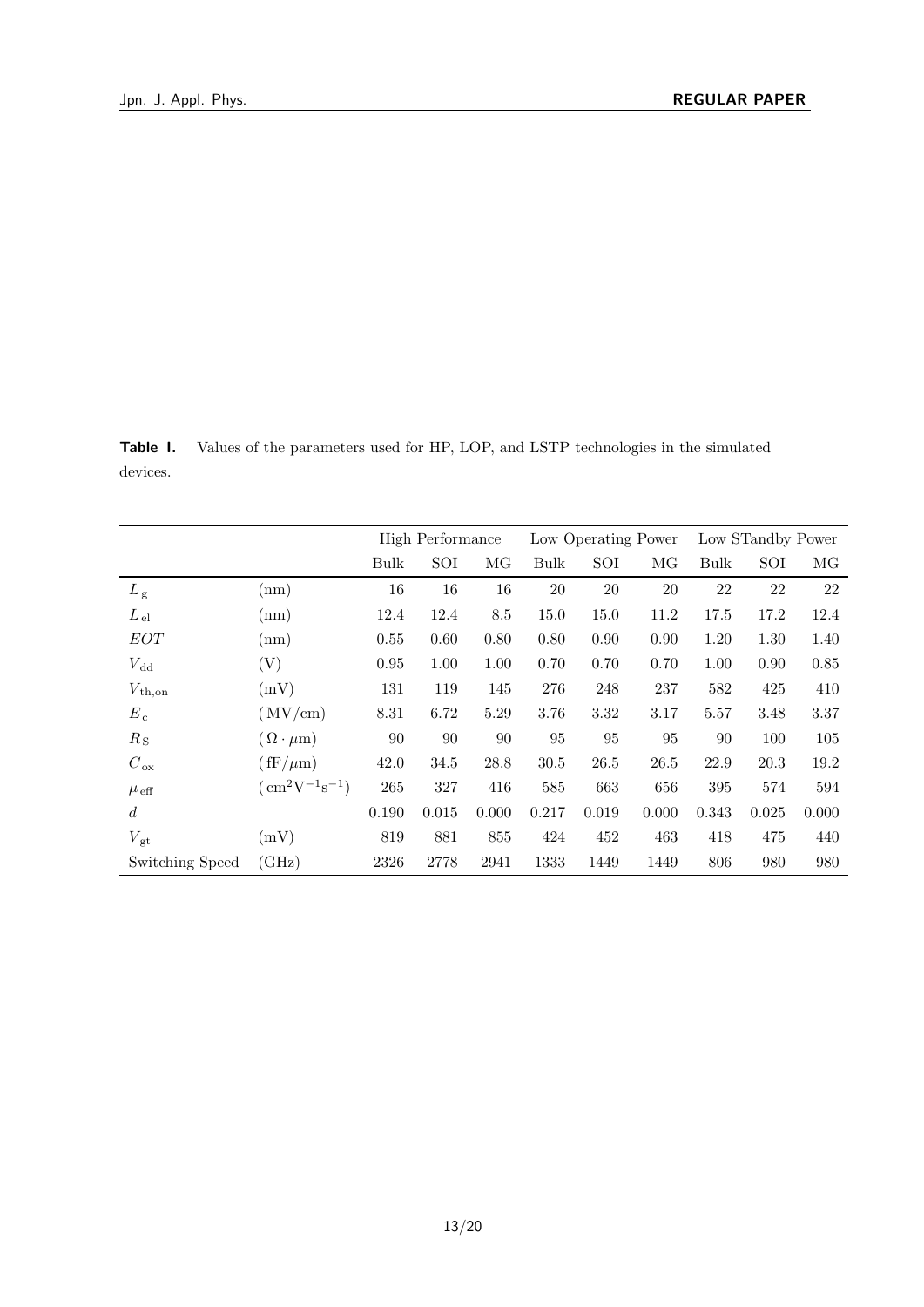**Table II.** Calculated results of the reduction rate on saturation current by the series resistance.

|                   |                 |      |            |           | High Performance Low Operating Power Low STandby Power |      |      |      |      |      |
|-------------------|-----------------|------|------------|-----------|--------------------------------------------------------|------|------|------|------|------|
|                   |                 | Bulk | <b>SOI</b> | MG        | Bulk                                                   | SOI  | MG   | Bulk | SOI  | МG   |
| $I_{\text{Dsat}}$ | $(\mu A/\mu m)$ | 3297 |            | 3051 2571 | 1226 1185                                              |      | 1187 | 800  | 854  | 770  |
| $I_{\text{Dsat}}$ | $(\mu A/\mu m)$ | 2342 | 2280       | 2002      | 935                                                    | 931  | 942  | 660  | 711  | 642  |
| Reduction rate    | $(\%)$          | 29.0 | 25.3       | 22.1      | 23.8                                                   | 21.5 | 20.7 | 17.5 | 16.7 | 16.6 |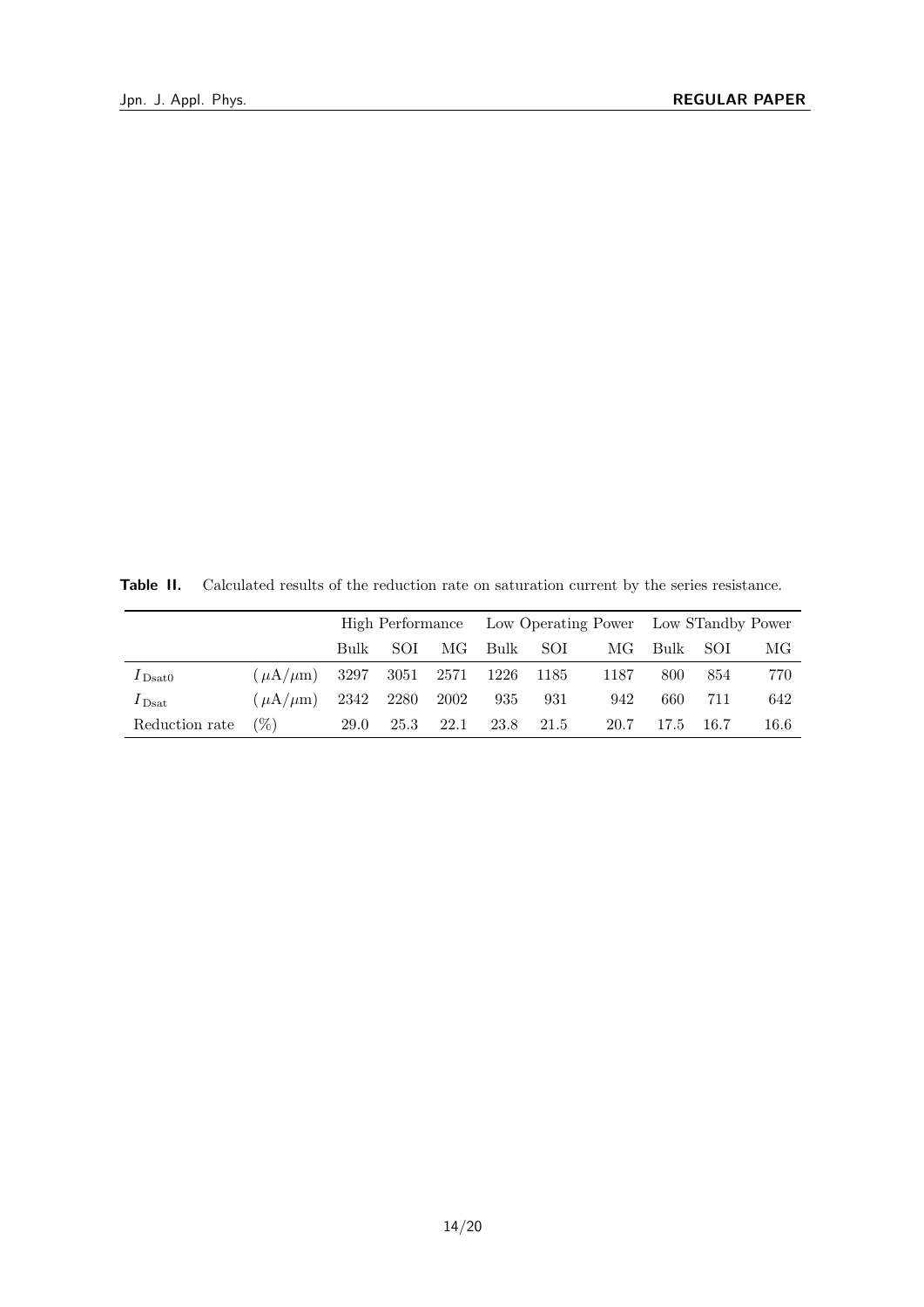**Table III.** Calculated expansion components of 1st-order terms in HP, LOP, and LSTP technologies.

|                                                     |          |  |  |                                    |      | High Performance Low Operating Power Low STandby Power |         |      |
|-----------------------------------------------------|----------|--|--|------------------------------------|------|--------------------------------------------------------|---------|------|
|                                                     | Bulk SOI |  |  | MG Bulk SOI                        | MG   | Bulk SOI                                               |         | МG   |
| First component                                     |          |  |  | $0.31$ $0.17$ $0.07$ $0.27$ $0.16$ | 0.09 | 0.23                                                   | $-0.16$ | 0.10 |
| Second component $1.16$ $1.65$ $2.39$ $1.14$ $1.55$ |          |  |  |                                    | 1.89 | 1.17                                                   | 1.51    | 1.93 |
| Third component $1.13$ $1.14$ $1.24$ $1.09$ $1.10$  |          |  |  |                                    | 1.11 | 1.05                                                   | -1.07   | 1.09 |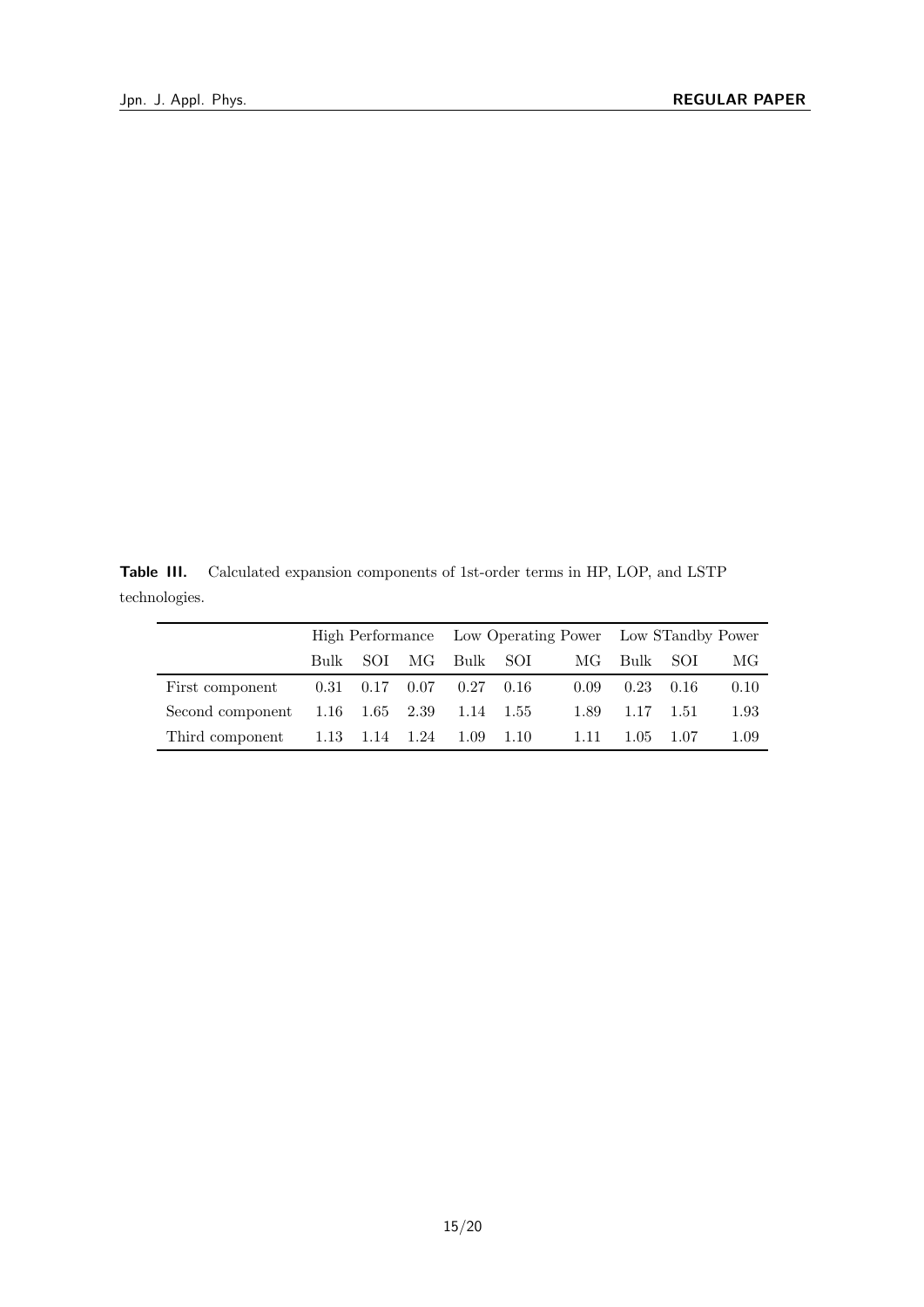

Fig. 1. Reduction rate of the saturation current influenced by the series resistance for bulk, SOI, and MG structure in HP, LOP, and LSTP technologies.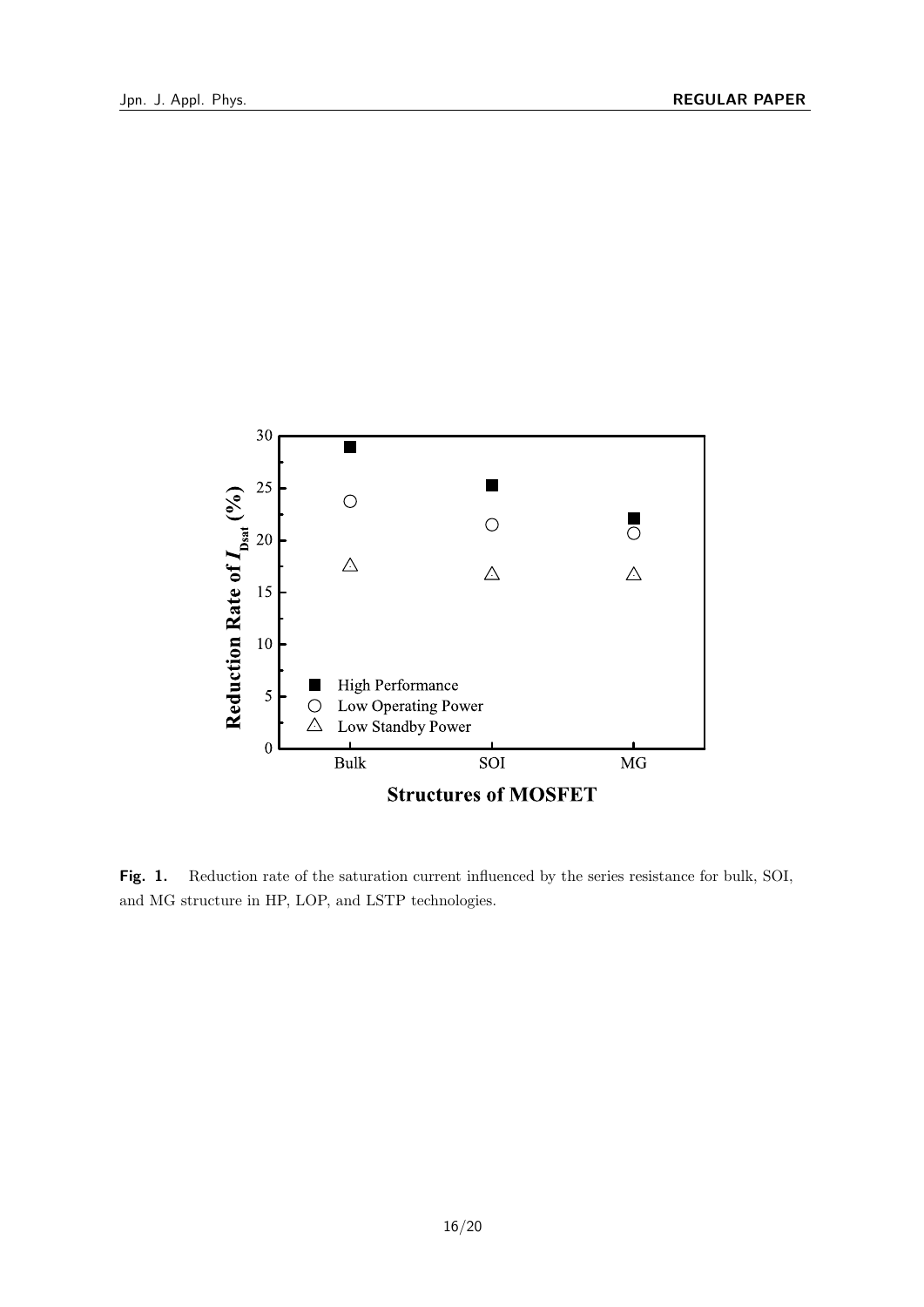

**Fig. 2.** Difference of the reduction rates between each structure in HP, LOP, and LSTP technologies.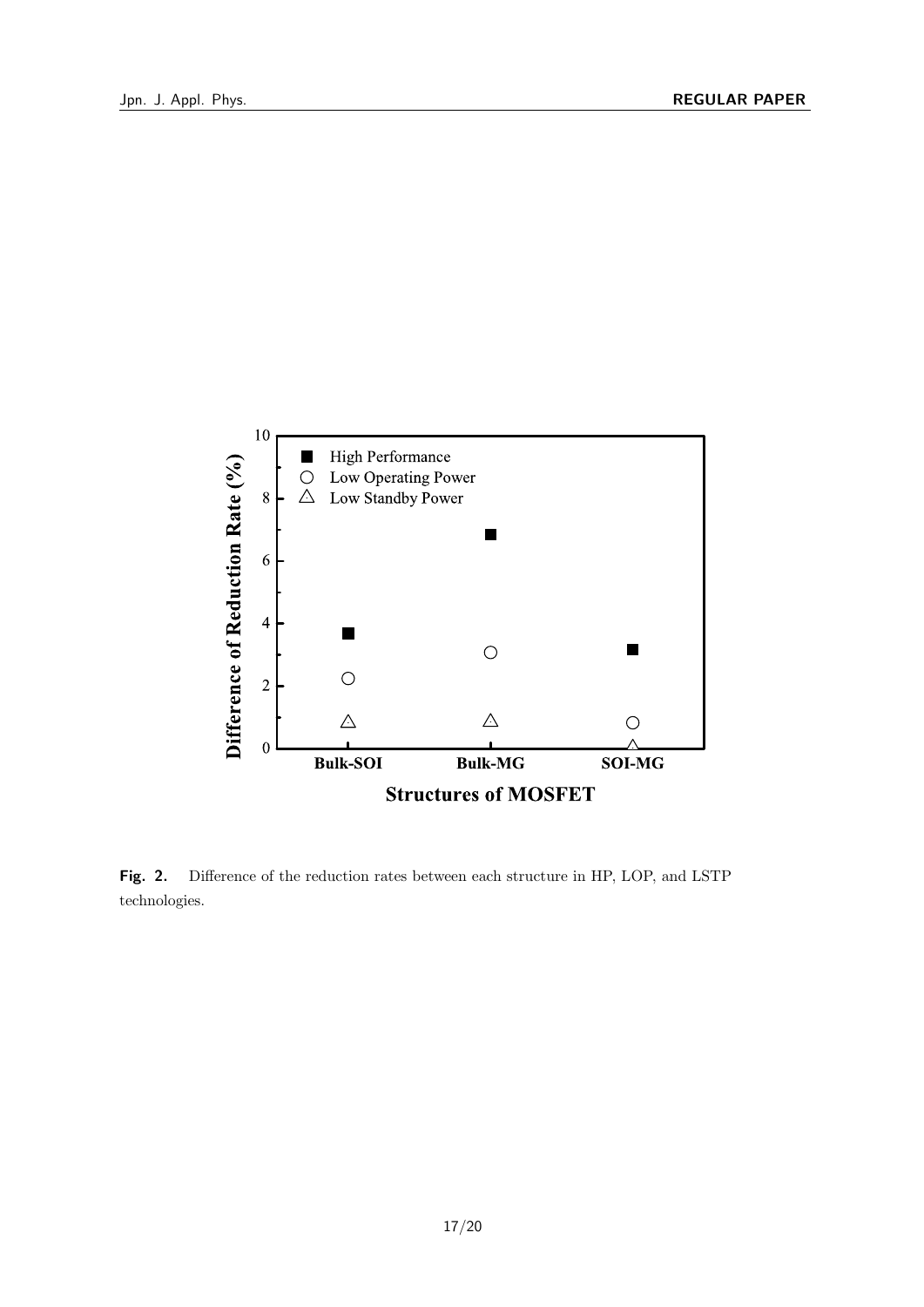

**Fig. 3.** Normalized expansion components of the saturation current including an effect of the series resistance in HP technology.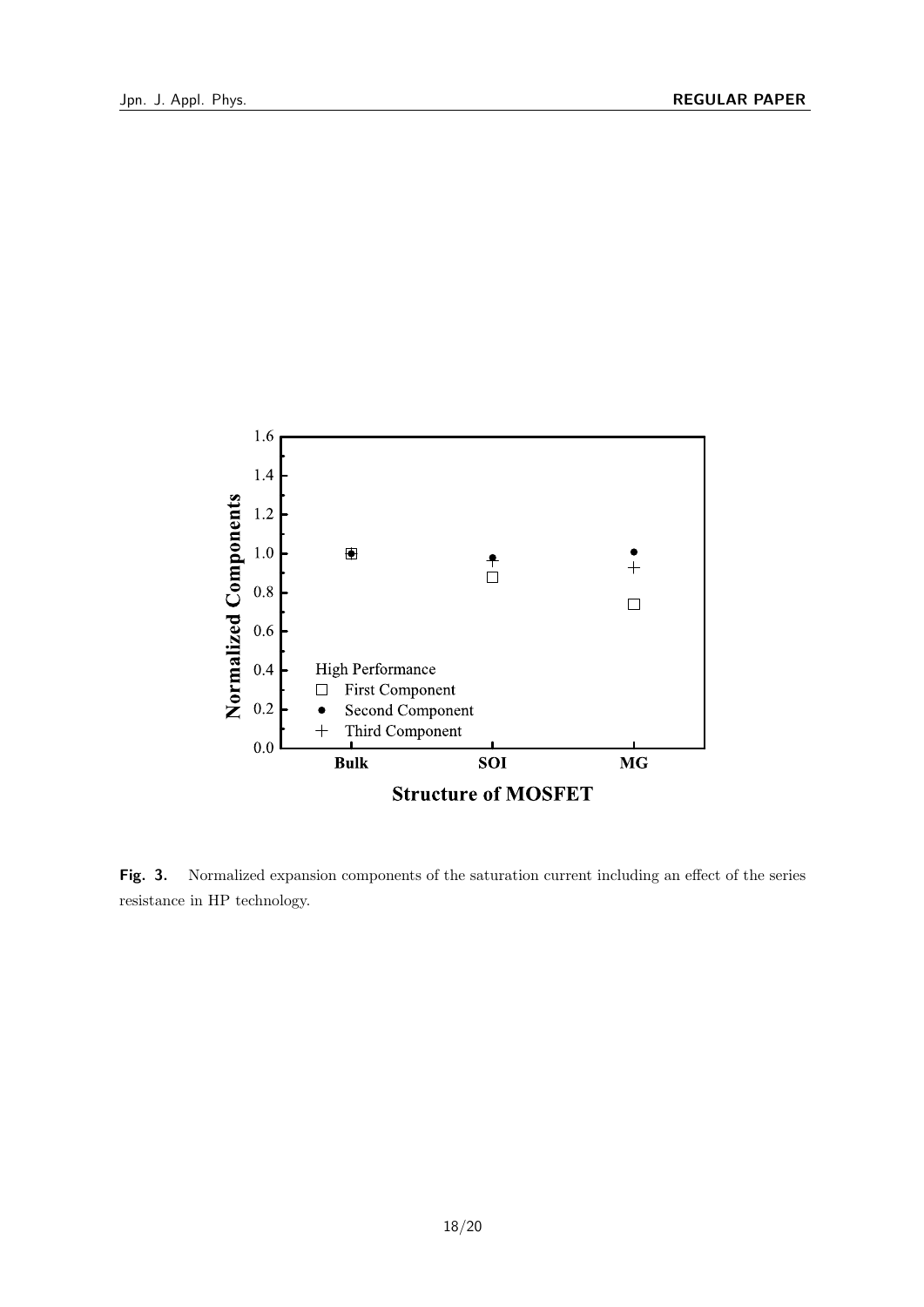

**Fig. 4.** Normalized expansion components of the saturation current including an effect of the series resistance in LOP technology.